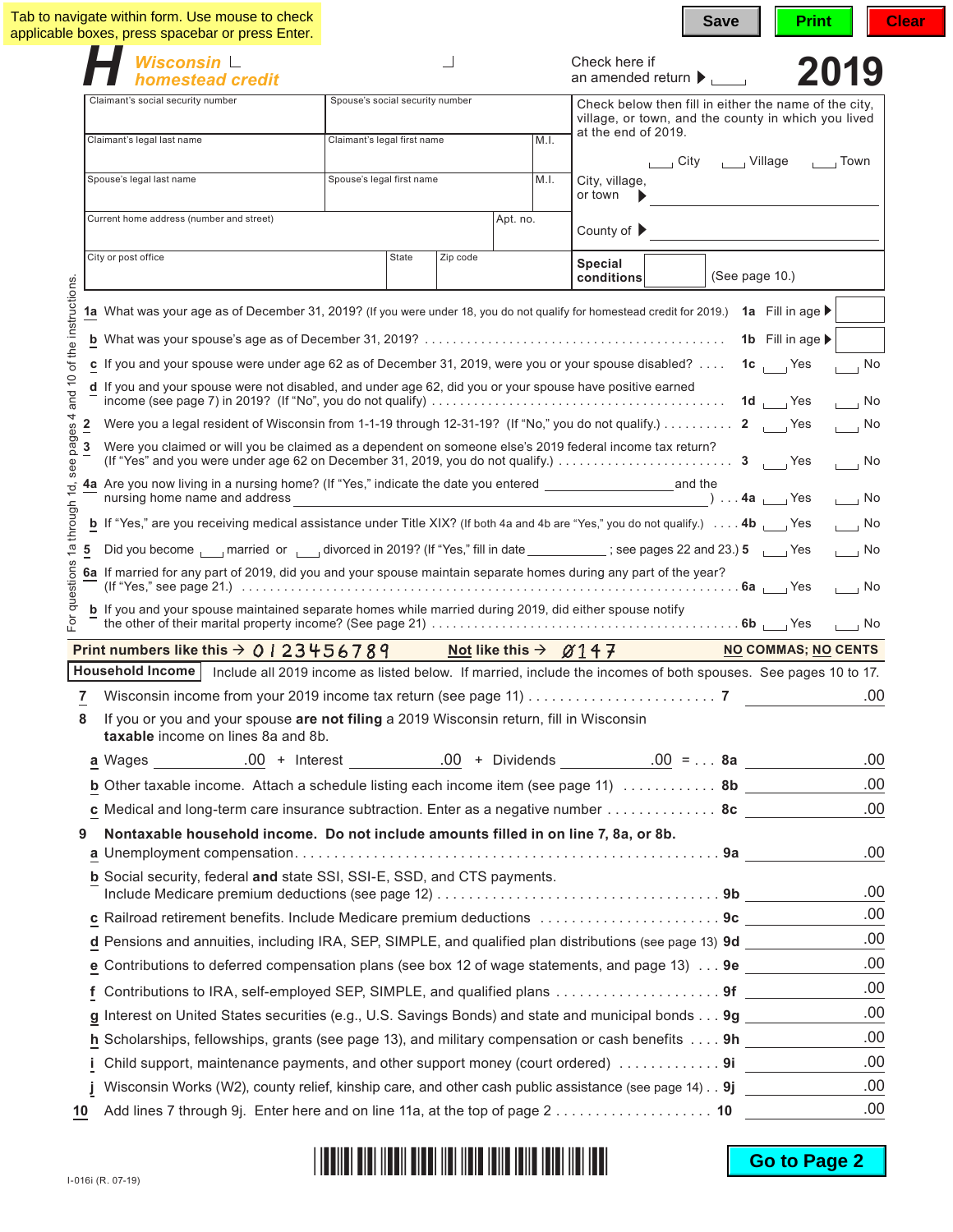|    | 2019 Schedule H   Name                                                                                                                                                                                                                                                                       | SSN | Page 2 of 4 |
|----|----------------------------------------------------------------------------------------------------------------------------------------------------------------------------------------------------------------------------------------------------------------------------------------------|-----|-------------|
|    |                                                                                                                                                                                                                                                                                              |     | .00         |
|    | <b>b</b> Workers' compensation, income continuation, and loss of time insurance (e.g., sick pay) 11b                                                                                                                                                                                         |     | .00         |
|    | <b>c</b> Gain from sale of home excluded for federal tax purposes (see page 14) $\ldots \ldots \ldots \ldots \ldots$                                                                                                                                                                         |     | .00         |
|    |                                                                                                                                                                                                                                                                                              |     | .00         |
|    | e Net operating loss carryforward or carryback and capital loss carryforward (see page 14) 11e                                                                                                                                                                                               |     | .00         |
|    | f Income of nonresident spouse or part-year resident spouse; nontaxable income from<br>sources outside Wisconsin; resident manager's rent reduction; clergy housing allowance;                                                                                                               |     | .00         |
|    | g Partner's, LLC member's, and tax-option (S) corporation shareholder's distributive share of<br>depreciation, Section 179 expense, depletion, amortization, and intangible drilling costs.<br>If none was claimed, write "None" on federal Schedule E, Part II, near the entity's name  11g |     | .00         |
|    |                                                                                                                                                                                                                                                                                              |     | .00         |
|    | i Other depreciation, Section 179 expense, depletion, amortization, and intangible drilling costs 11i                                                                                                                                                                                        |     | .00.        |
|    |                                                                                                                                                                                                                                                                                              |     | .00         |
|    | 12 a Subtotal. Add lines 11a through 11j (if less than the total of lines 13, 14a, and 14c, see page 16) 12a                                                                                                                                                                                 |     | .00         |
|    | <b>b</b> Number of qualifying dependents. Do not count yourself or your spouse (see page 16) $\frac{1}{2}$ x \$500 = 12b                                                                                                                                                                     |     | .00         |
|    | c Household income. Subtract line 12b from line 12a (if \$24,680 or more, no credit is allowed) $\dots$ . 12c                                                                                                                                                                                |     | .00         |
|    | Taxes and/or Rent   See pages 17 to 19.                                                                                                                                                                                                                                                      |     |             |
|    | A Check here if your home was located on more than one acre of land and was not part of a farm; see Schedule 1, page 3 A $\Box$                                                                                                                                                              |     |             |
|    |                                                                                                                                                                                                                                                                                              |     | B           |
|    | C Check here if your home was used for other than personal or farm purposes while you lived there in 2019; see Schedule 2, page 3 C                                                                                                                                                          |     |             |
| D  | Check here if you received Wisconsin Works (W2) payments or county relief during 2019; see Schedule 3, page 3  D                                                                                                                                                                             |     |             |
| 13 | Homeowners – Net 2019 property taxes on your homestead, whether paid or not 13                                                                                                                                                                                                               |     | .00         |
| 14 | Renters-Rent from your rent certificate(s), line 8a (or Shared Living Expenses Schedule). See pages 17 to 19.                                                                                                                                                                                |     |             |
|    | Heat included (8b of rent certificate is "Yes")  14a 000 x .20 (20%) = 14b                                                                                                                                                                                                                   |     | .00         |
|    | Heat not included (8b of rent certificate is "No")  14c ______________00 x .25 (25%) = 14d _________                                                                                                                                                                                         |     | .00         |
| 15 |                                                                                                                                                                                                                                                                                              |     | .00         |
|    | Don't delay your refund. Attach all necessary documents. See page 20.                                                                                                                                                                                                                        |     |             |
|    | <b>Credit Computation</b>                                                                                                                                                                                                                                                                    |     |             |

|    |                                                                                                            | .00 |
|----|------------------------------------------------------------------------------------------------------------|-----|
| 17 | Using the amount on line 12c, fill in the appropriate amount from Table A (page 24) $\dots \dots \dots$ 17 | .00 |
|    | 18 Subtract line 17 from line 16 (if line 17 is more than line 16, fill in 0; no credit is allowable)  18  | .00 |
| 19 | Homestead credit – Using the amount on line 18, fill in the credit from Table B (page 25)  19              | .00 |
|    |                                                                                                            |     |

If filing a Wisconsin income tax return, fill in your homestead credit (line 19) on line 39 of Form 1 or line 64 of Form 1NPR.

*Under penalties of law, I declare this homestead credit claim and all attachments are true, correct, and complete to the best of my knowledge and belief.*

| Sign        | Claimant's signature | Spouse's signature | Date | Davtime phone number |
|-------------|----------------------|--------------------|------|----------------------|
| <b>Here</b> |                      |                    |      |                      |

**Mail to:** Wisconsin Department of Revenue PO Box 34 Madison WI 53786-0001



DON'T file this claim UNLESS a rent certificate or property tax bill (or closing statement) is included.

| For Department Use Only |  |  |  |
|-------------------------|--|--|--|
|                         |  |  |  |
|                         |  |  |  |

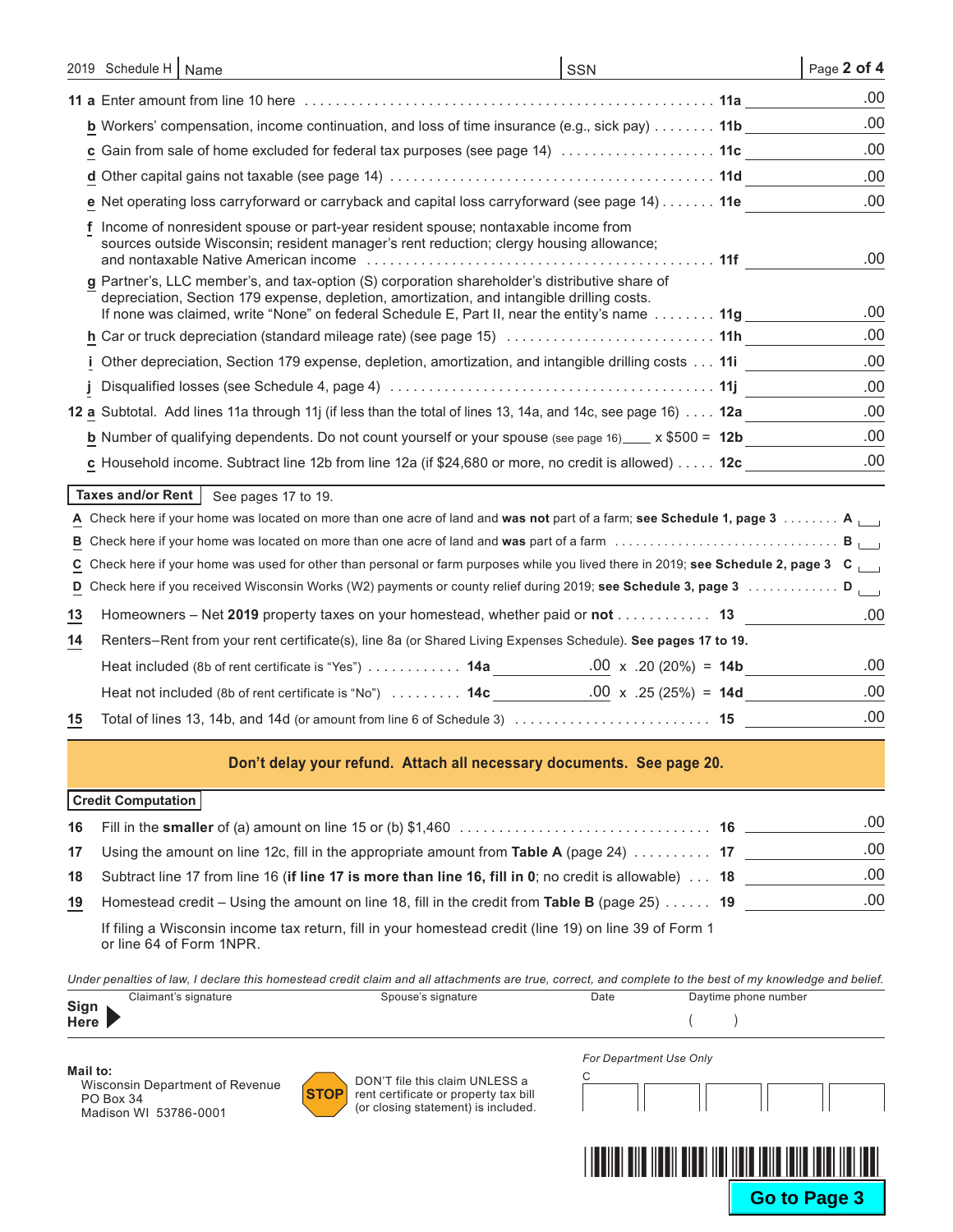#### **Schedule 1 Allowable Taxes – Home on More Than One Acre of Land**

| • Homeowners: Complete this schedule if your home                                                                                                | 1 Assessed value of land (from tax bill)  1                                                                   | .00 |
|--------------------------------------------------------------------------------------------------------------------------------------------------|---------------------------------------------------------------------------------------------------------------|-----|
| was on more than one acre of land and was not part of<br>a farm (as defined on page 7 of the instructions). Claim                                | 2 Number of acres of land  2 __ __ __ . __ _                                                                  |     |
| only the property taxes on one acre of land and the                                                                                              | 3 Divide line 1 by line 2 3                                                                                   | .00 |
| buildings on it.<br><b>Renters:</b> If your home was on more than one acre of land                                                               | 4 Assessed value of improvements<br>(from tax bill) $\ldots \ldots \ldots \ldots \ldots \ldots$               | .00 |
| and was not part of a farm, do not complete Schedule 1,                                                                                          |                                                                                                               | .00 |
| but see exception 4 under "Exceptions: Homeowners<br>and/or Renters" (page 19) for instructions.                                                 | 6 Add line 1 and line 4 (total assessed value) 6                                                              | .00 |
| • Do not complete this schedule if your home was part<br>of a farm. You may claim the property taxes on up to                                    | 7 Divide line 5 by line 6 (carry the decimal<br>to four places) $\ldots \ldots \ldots \ldots \ldots \ldots$ 7 |     |
| 120 acres of land adjoining your home and all improve-<br>ments on those 120 acres.                                                              | 8 Net 2019 property taxes (see instructions<br>for line 13 of Schedule H, on page $17) \ldots$ . 8            | .00 |
| • If you wish to use a different method to prorate your<br>property taxes, attach to Schedule H your computation<br>of allowable property taxes. | 9 Multiply line 8 by line 7. Fill in here and<br>on line 13 of Schedule H or line 1 of                        | .00 |
| Schadule 2 <sub>1</sub>                                                                                                                          | Allowable Taxes/Rent - Home I lead Partly for Purnoses Other Than Farm or Personal I lse                      |     |

### **Schedule 2 Allowable Taxes/Rent – Home Used Partly for Purposes Other Than Farm or Personal Use**

- Complete this schedule if your homestead (as defined on page 7 of the instructions) was not part of a farm but was used partly for purposes other than personal use while you lived there in 2019. Only the personal portion of your property taxes/rent may be claimed.
- "Other uses" include part business or rental use where a deduction is allowed or allowable for tax purposes, and a separate unit occupied by others rent free. See paragraph 3 under "Exceptions: Homeowners and/or Renters" (page 19) for examples and additional information.
- 1 Net 2019 property taxes/rent or amount from line 9 of Schedule 1 (see pages 17 to 19)  $\ldots \ldots \ldots \ldots$  1 2 Percentage of homestead used solely for personal purposes . . 2 **.** % 3 Multiply line 1 by line 2. Fill in here and on line 13, 14a, or 14c of Schedule H, or on line 1 or 2 of Schedule 3 below . . 3 .00 .00

#### **Schedule 3 Taxes/Rent Reduction – Wisconsin Works (W2) or County Relief Recipients**

Complete this schedule if, for any month of 2019, you received a) Wisconsin Works (W2) payments of any amount, or b) county relief payments of \$400 or more. If you received these payments for all 12 months of 2019, do not complete Schedule H; you do not qualify for homestead credit.

**Example:** You received Wisconsin Works payments for 4 months in 2019. Rent paid for 2019 was \$4,500, and heat was included.

#### **Line**

- 2 20% of rent paid  $(\$4,500 \times .20)$ ..........\$900
- 4 Monthly rent  $(\$900 ÷ 12)$  . . . . . . . . . . . . . . \$75
- 5 Number of months **no** Wisconsin Works received. . 8 6 Reduced rent ( $$75 \times 8$  months)  $\ldots \ldots \ldots$ \$600
- In this example, "600" would be filled in on line 15 of Schedule H.

|   | Homeowners – fill in the net 2019<br>property taxes on your homestead or the<br>amount from line 3 of Schedule 2  1                                                                     | -00 |
|---|-----------------------------------------------------------------------------------------------------------------------------------------------------------------------------------------|-----|
|   | 2 Renters – if heat was included, fill in<br>20% (.20), or if heat was not included,<br>fill in 25% (.25), of rent from line 8a of the<br>rent certificate(s) or line 3 of Schedule 2 2 | .00 |
|   | 3 Add line 1 and line 2; fill in the smaller of<br>a) the total of lines 1 and 2, or b) $$1,460$ 3                                                                                      | .00 |
|   | Divide line $3$ by $12. \ldots \ldots \ldots \ldots \ldots$ 4                                                                                                                           | .00 |
|   | 5 Number of months in 2019 for which you<br>did not receive a) any Wisconsin Works<br>(W2) payments, or b) county relief<br>payments of \$400 or more 5                                 |     |
| 6 | Multiply line 4 by line 5. Fill in here and<br>on line 15 of Schedule H. Do not fill in<br>line 13 or 14 $\ldots \ldots \ldots \ldots \ldots \ldots \ldots 6$                           |     |